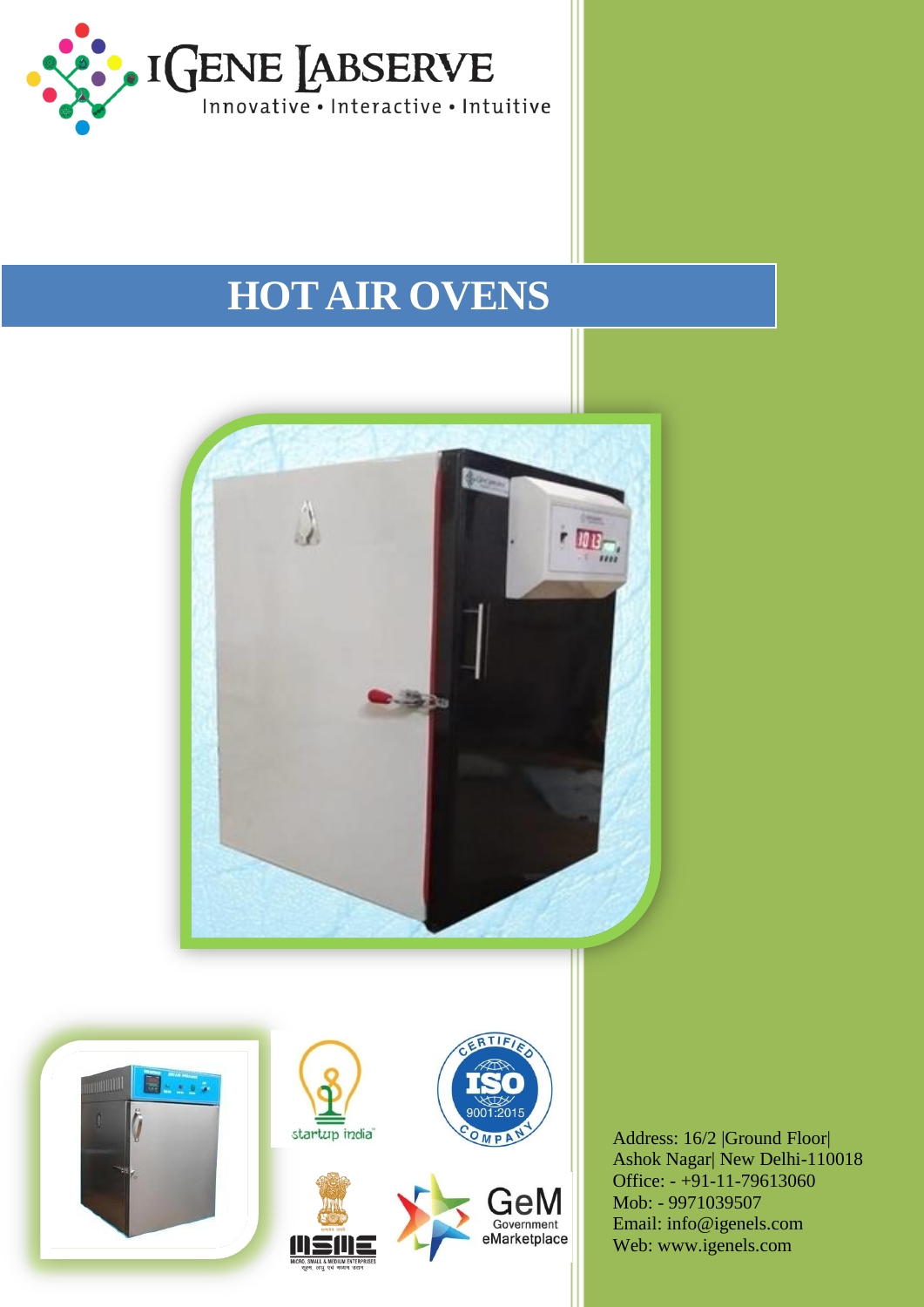

We customize ovens in various temperature ranges, material of construction and chamber dimensions. Maximum operating temperature range of these ovens are **200°C, 250°C and 300°C,** which is controlled through microprocessor based PID controller, which displays both set value (SV) and process value (PV) and plays important role in temperature control. Forced air circulation is maintained using branded motor driven blower system. For heating, we use ceramic bead heating elements or tubular air heaters for high temperature. Each unit is fitted with over temperature protection device (safety thermostat), which keeps your oven safe in case of controller failure.

Our hot air oven are having attractive design, rugged construction and easy to clean surface; therefore, internal chamber of our ovens is made of thick gauge of stainless steel (SS 304 / SS 316). Corners are such designed that cleaning becomes an easy job for operator. Shelves are made of stainless steel wire mesh cable; these are removable in order to adjust the height level. Depending upon size of internal chamber quantity of shelves may vary from 2 to 7 or more. External cabinet is made of either powder coated mild steel, GI sheet or stainless steel as required. For easy mobility of large ovens, caster wheels with brake are fitted at the bottom.

We offer several optional accessories to fit in your hot air oven; such as, explosion proof heater, digital timer, PLC based HMI controller, RS485 computer interface, 21 CFR software, data logger and circular chart recorder, HEPA filter air inlet etc.

- $\hat{\mathcal{F}}$  External cabinet
- $\hat{\mathcal{F}}$  Glass wool insulation
- Inner chamber
- $\hat{\mathcal{F}}$  Tubular air heaters
- **♦ Motor driven blower**
- Temperature sensor
- $\hat{\mathcal{F}}$  Tray slots
- $\hat{\mathcal{P}}$  PID temperature controller
- Load indicator
- $\textcircled{}$  Mains on/off switch
- $\hat{\mathcal{S}}$  Safety thermostat



Address: 16/2 |Ground Floor| Ashok Nagar| New Delhi-110018| Office: -|011-79613060 Email: info@igenels.com| Web: www.igenels.com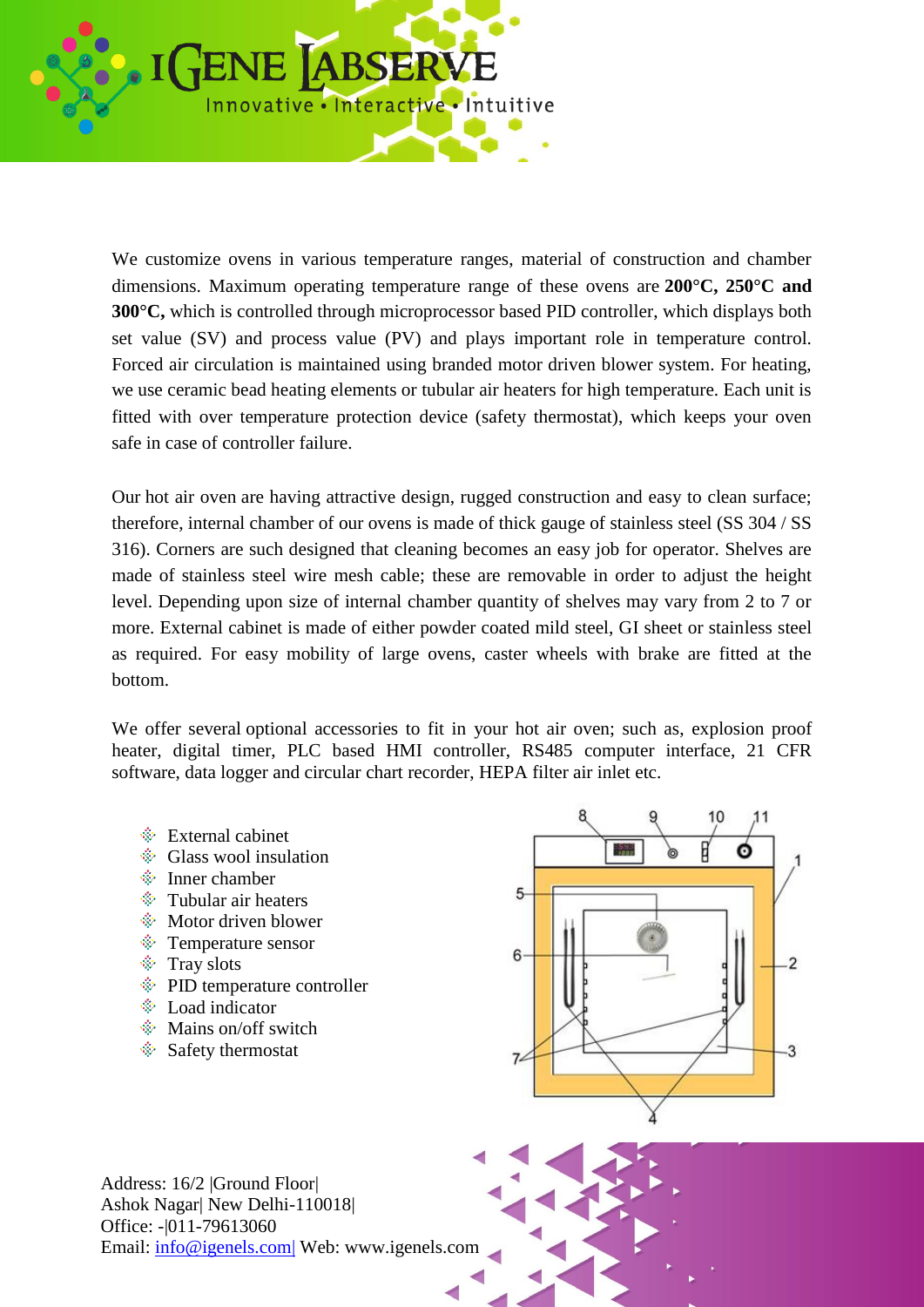

## **FEATURES & BENEFITS**

- $50^{\circ}$ C to  $250^{\circ}$ C temperature
- Uniform air circulation across chamber
- Digital temperature controller cum indicator
- Excellent uniformity at high temperature
- Stainless steel 304 grade inner chamber
- Corrosion resistant exterior
- Fume ventilation points on both sides
- Stainless steel cable trays
- Over temperature protection.

## **TECHNICAL SPECIFICATIONS**

| <b>Temperature range</b>                                    | Ambient $+5^{\circ}$ C to $250^{\circ}$ C (Optional 300°C)               |  |
|-------------------------------------------------------------|--------------------------------------------------------------------------|--|
| <b>Temperature accuracy</b>                                 | $\pm 1$ °C                                                               |  |
| <b>Temperature sensor</b>                                   | <b>PT100</b>                                                             |  |
| <b>Temperature controller</b>                               | Microprocessor PID controller<br>Display of SV & PV                      |  |
| <b>Construction</b>                                         | Double walled                                                            |  |
| <b>Inner chamber</b>                                        | Stainless steel Mild steel 304                                           |  |
| <b>Exterior</b>                                             | powder coated                                                            |  |
| <b>Insulation</b>                                           | Glass Wool                                                               |  |
| <b>Shelves</b>                                              | SS wire mesh cable trays (removable)                                     |  |
| <b>Door</b>                                                 | Insulated solid door with clamp                                          |  |
| Door gasket                                                 | Synthetic rubber gasket                                                  |  |
| <b>Air circulation</b>                                      | Motor driven blower assembly                                             |  |
| <b>Vent port</b>                                            | 1 or 2 depending upon chamber size                                       |  |
| <b>Temperature variation and</b><br>readability/set ability | $+5^{\circ}C$                                                            |  |
| <b>Safety</b>                                               | Over temperature protection                                              |  |
| <b>Circulation</b>                                          | Aero dynamic internal design for achieving horizontal<br>air circulation |  |

Address: 16/2 |Ground Floor| Ashok Nagar| New Delhi-110018| Office: -|011-79613060 Email: info@igenels.com| Web: www.igenels.com